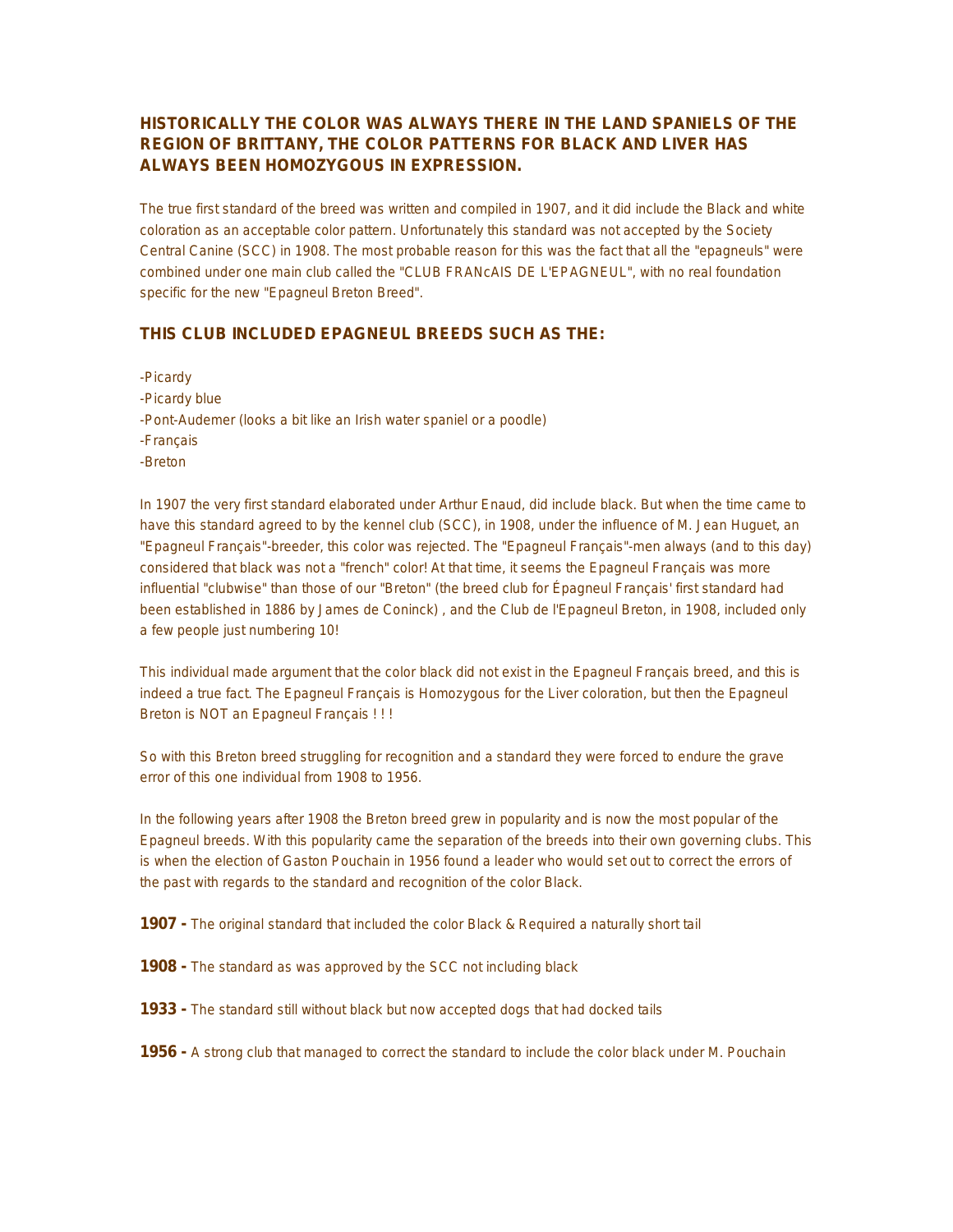The history of the Breton breed is one of obscurity with regards to the initial crosses that evolved it into a breed. This lack of factual records has lead to many not knowing the true origins of the breed and so in France , Italy and all over the world one is left to reading the many "old" history books. Since this history is based on such old books, information is then copied and republished or translated into other languages, and if there were some mis-stated facts they too were often passed on again and again until another historian rewrites the pages for another generation. When confronted on the facts in error the defense is that it was written in a book !

In most all historical writings it has been determined that there has been no "out crossing" since before 1908, and with many breeds such as French Epagneuls, English and Irish Setters, and Springer types too ! So the legend of breeding with just Pointers and Setters is not true...After the official foundation of the breed, out crossing may have been accidental and not intentional since one would not want to breed to a medium or long bodied breed when a standard called for a really short compact look, body, and head type.

**SOME FACTS** (thanks to the research done at the SCC in 2002 by P. Willems) **:**

**1)** EB N 1 - Boy, LOF11609 owned by Dr. Gastel is in fact an Orange and White male not a Tricolor as erroneously written in Pouchains book. Also noted is that BOY was the FIRST of his coloration as prior to this the predominant colors were Liver and White, Black & White and Tricolor. The tri-colored dogs were equally numerous before this. Pincon-Royal, the first dog entered in 1896 was tri-colored.

**2)** EB N 2 - Marpha I, LOF 11610 owned by Dr. Gastel, bred by M. du Pontavice is in fact Liver & White

**3)** EB LOF13092 born in 1908 was the FIRST Black & White Breton registered "Nell" belonging to M. Gastel . Nell was also the 344th Breton recorded. In the book The Brittany in America by Fred White, he mentions NELL as the daughter of Boy & Marpha one being Orange and the other Liver. So this means that Boy who was Orange & white also had to have had the Black gene in order for his breeding to Marpha would be able to produce a Black and White dog.

**4)** The second Black and white Breton registered is Phan du Boulouard LOF#21058 born in 1915 obviously registered even after the color black was denied from the standard. Phan belonged to M. de Bernardieres ( this was also listed in the recent book by H. Bourdon, third generation holder of the Affix Cornouaille where the majority of lines imported to the USA came from, on pg. 22)

**5)** The third Black & White registered was Fane du Své LOF#21814 born 1920, belonging to M. Robbé. He was out of Jubee D'Armorique by Hanap D'Armorique, so both parents were from the famous kennel of M. Treuttel. So this kennel who bred Myrrha, the 3rd Epagneul Breton ever registered ( a L/W), did already have the Black gene in its lines since the very first days of the breed.

When the Proponents against the color black in the USA claim that Black never existed in the breed, they were wrong. Since we are forced to follow the history books as they are written we find that in White's book it is also mentioned that several breedings on occasion did produce black coloration and for that reason some lines were culled in the USA. Many Liver dogs were culled for being too dark and thought to be Black, and he mentions that certain Orange dogs were actually the carrier of the Black gene evidenced in the nose color.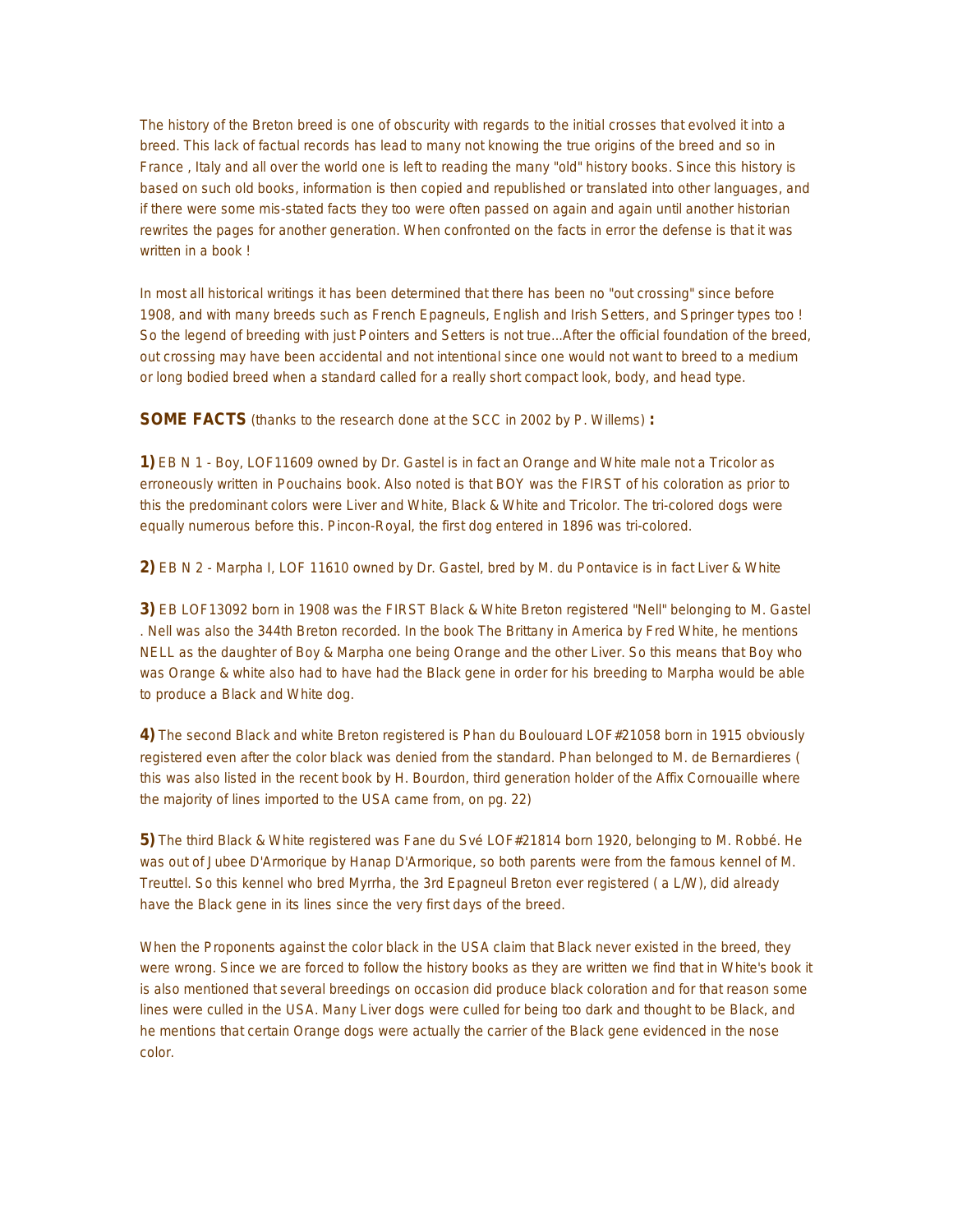Original Brittany standards in the USA included the many shades of pigment such as Tobacco, Deep Brown, and Tan. As the standards evolved over the years the deep shades were changed to reflect the preference away form dogs that may have carried the black gene.

Many early imports into the USA were registered only with the Field Dog Stud Book, it is there that we continue to find registration data reflecting the existence of the Color Black already in the American Brittany population. Listed in 1945 we find in the FDSB the registration of a bitch named Bess of Mimosa (388918) Frank Jordan, Concord, NC Br, C. V. Davis, Morganton, NC. 9/7/45 , w b & tk. By Riverside Bob (375472) ex Fulgora of Richmont (341413)

The Richmont kennel name belonged to Dr. Busteed who had involved his Brittany breeding program into a thesis paper and he wrote color & genetics articles that has been published in White's book, in the the American Brittany Book (blue) by Nicky Bissell, and the AKC Gazette. The lines behind Bess includes line breeding on Fanche & Fenntus du Cosquerou, and included the imported Fr. Ch. Gwennec de L'Argoat.

In mentioning the American Brittany Book by Bissell we find commentary on some of the imports to the USA. Gobik de Cornouaille was written up as having a Black nose, Fenntus du Cosquerou was described as having a nose color dark enough that some would call it Black.

While some would like to say that imports started coming again into the USA beginning in the 1970's there has been a steady flow of dogs registered but not necessarily with the AKC that were imported from abroad. Most of these dogs were registered with the Field Dog Stud Book and many came into the province of Quebec and into the areas surrounding Michigan and upstate New York, and New Hampshire. The open exchange of registering between the Field Dog Stud Book and the AKC shows that imports were arriving as late as middle 1960's and of many color registrations that may have included the Black gene. They can be found in pedigrees that contained Torbec lines, Kaymore lines, and the Ponkapong lines.

# **THE FIRST BLACK CHAMPION IN FRANCE AFTER THE CORRECTION TO THE STANDARD WAS:**

- Ch. CS Gitane des Bords de L'Isle
- Breeder/Owner/ Handler- Henri Bousquet
- (Emir des Bords de L'Isle x Dolly de Basse Bretagne)
- Photo Courtesy Club de L'Épagneul Breton France issue 85

### **THERE WERE ALSO MANY IMPORTED INTO THE THE USA PRIOR TO, DURING, AND AFTER THE CORRECTION TO THE STANDARD TO ALLOW BLACK, THEY WERE:**

- **1948 -** Wanda & Urs de Basse Bretagne were in '8/48- Wanda; Urs, 9/48).
- **1951 -** saw import Fr. Ch. Unan I de Cornouaille acquire his AKC Show Championship
- **1962 -** Atan de Cornouaille (Varh De Cornouaille x Tostik De Cornouaille); o/w: Harmon.
- **1962 -** Janard De Keranlouan (Istor De Keranlouan x Itron de Keranouan), o/w: Dr. Paul Parashak

**1963 -** Joa De Cruckin (Ettu De L'Argoat x Demone De Cruckin) o/w: G and M Rocherolle, breeder- Henri Nicolas.